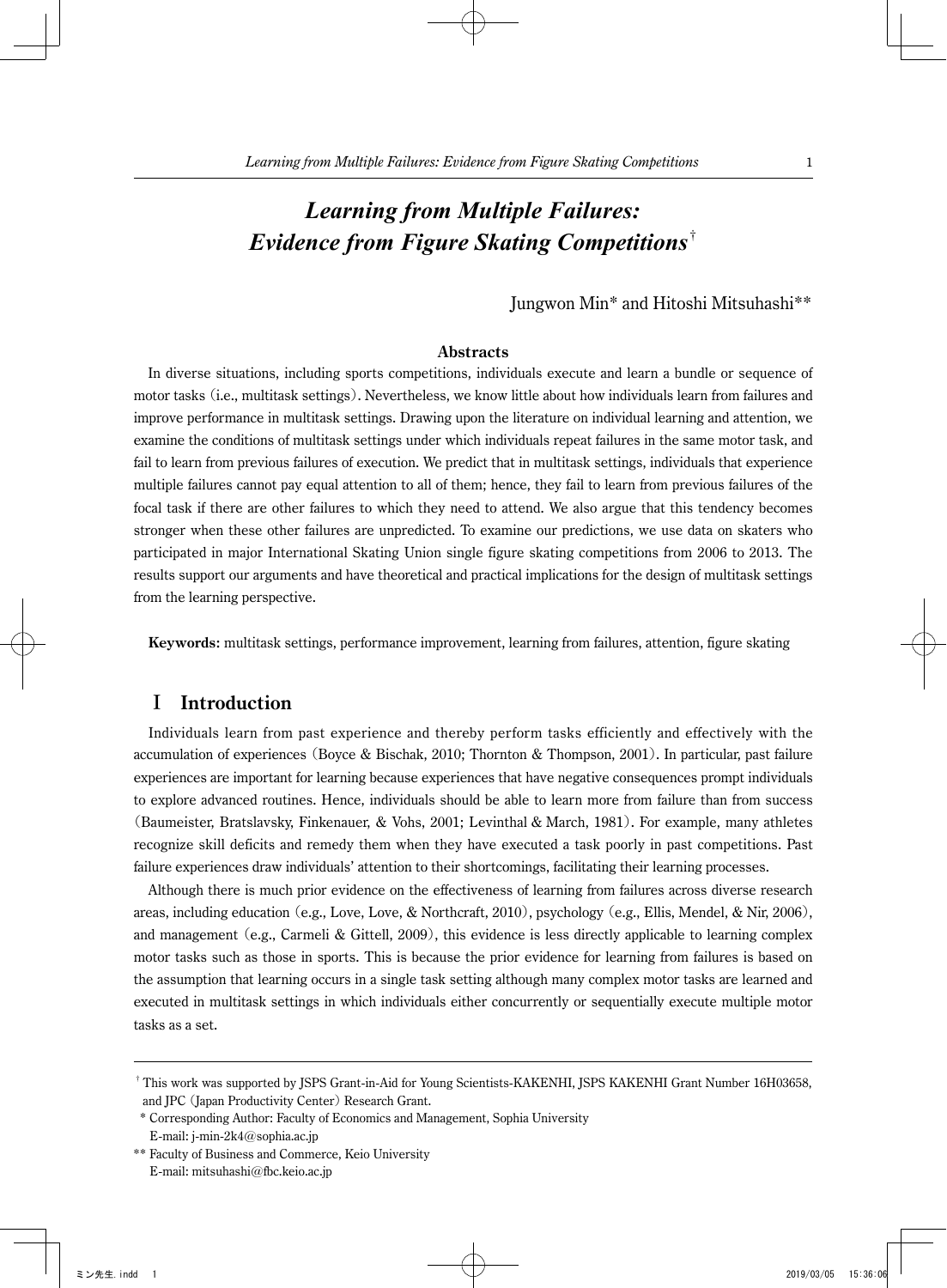Learning from failures in multitask settings should be different from that in single-task settings. Contrary to single task settings, in multitask settings, individuals execute multiple tasks, so they tend to experience multiple failures. To learn from these multiple failures, it is first necessary to pay attention to each of them before any other learning phase, such as the identification of flaws in preexisting routines, updates or revision (Levitt & March, 1988; Rerup, 2009). However, because individuals have limited attentional resources, attention to one task is likely to suffer from interference from other tasks in the same set or sequence (Monsell, 2003; Pashler, 1994), which may impair learning from unattended failures. Regardless of this possibility, prior studies on learning from failures have neglected learning in multitask settings. As a result, we know little about how the attentional interference hampers learning from failures in multitask settings or how individuals can learn effectively from multiple failures.

To fill this gap, this study examines the conditions of multitask settings in which individuals experience attentional interference and fail to learn from previous failures. Using empirical data on single figure skaters participating in major International Skating Union (ISU) competitions from 2006 to 2013, we argue that in multitask settings, individuals cannot pay equal attention to each of the multiple failures in a sequence; hence, they learn less from failures in the focal task if other tasks that they had previously failed to execute in the same sequence also required their attention. We also postulate that this propensity becomes stronger when failures in other tasks are unpredicted.

In the sections below, we introduce our empirical context. Then we propose a theory and hypotheses to test the characteristics of a multitask setting in which individuals fail to attend to a previously failed task, and consequently fail to learn from it. We then show fixed-effect analysis results for the hypothesis tests. The analysis results provide strong support for our arguments about attentional interference in the learning processes in multitask settings.

### Ⅱ **Research Context**

Single figure skating competitions offer a setting suitable for testing learning from failures in multitask settings for the following reasons. First, a single figure skating program consists of a bundle or sequence of various tasks such as jumps, spins, and spirals. Hence, skaters (i.e., individuals) learn in multitask settings. Second, skaters participate in several annual competitions, allowing us to access not only large datasets on multiple players, but also on variations in their performance outcomes over time or across multiple competitions as a result of learning (Zitzewitz, 2014). Third, single figure skaters execute multiple tasks as individuals, not as teams or groups, which satisfies our assumption of individual learning. Finally, another advantage of this research context is the availability of data to control for various characteristics of the tasks that skaters learn. For example, the ISU assigns "base values" for each task, representing the degree of difficulty in execution. Moreover, relatedness between tasks can be inferred from information about the categories to which the tasks belong. Given these advantages, we examine our theory based on data about learning from failures in figure skating techniques by skaters who participated in the five major international competitions organized by the ISU from 2006 to 2013: the *Winter Olympic Games*, *World Championships*, *European Championships*, *Four Continents Championships*, and *Grand Prix Series.* We collected these data from the ISU website (http://www.isu.org/en/home).

In this context, skaters have four generic types of tasks (i.e., techniques), namely spins, step sequences, spirals, and jumps. Each type of task has multiple subcategories. For example, jumps have six subcategories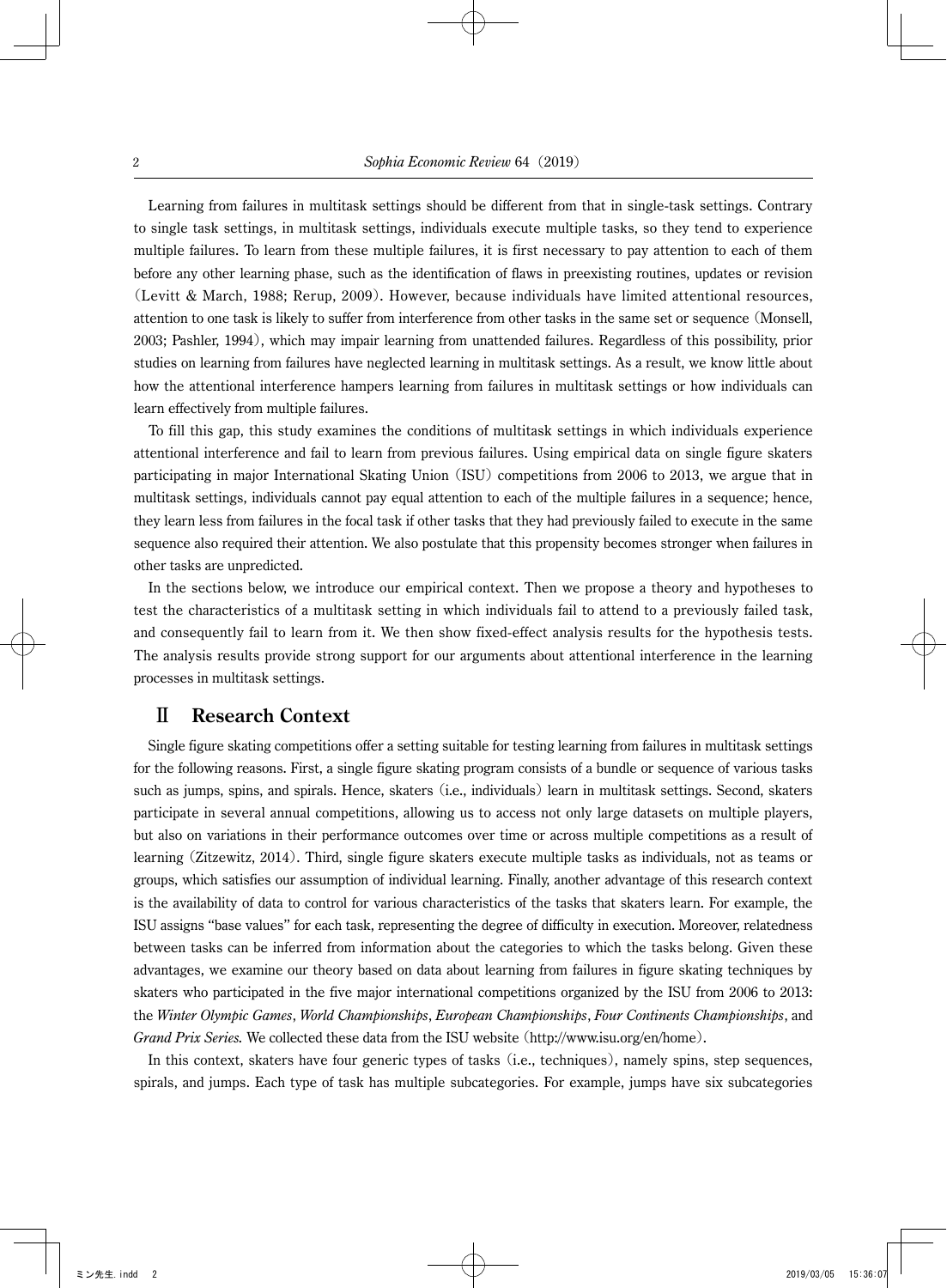characterized by takeoff, edging, rotating, and landing: toe loop  $(T)$ , salchow  $(S)$ , loop  $(L_0)$ , flip  $(F)$ , luz  $(L_2)$ , and axel  $(A)$ . These techniques can be executed independently (e.g., a triple loop, denoted by 3Lo) or jointly (a triple luz and a double loop, denoted by  $3Lz + 2Lo$ . We view both independent and joint techniques as tasks in sequences, and include them in our sample.

In each competition, skaters are required to execute two programs: one short and one free. They execute seven tasks (i.e., techniques) over 2 minutes 50 seconds in the short program, and 14 tasks over 4 minutes 30 seconds for males and 4 minutes for females in the free program. Repeated execution of the same task in both short and free programs is permitted. Hence, one competition offers opportunities to learn and execute 21 tasks, but the total number of tasks in the programs may vary because skaters repeatedly execute the same tasks.

To investigate the failure to learn from failures requires us to specify failed tasks in the sequences in the preceding competitions. We collected data about the tasks in the sequences that a skater had failed to execute in the previous competition according to performance ratings awarded by competition judges. A panel of 8 to 12 judges rates the execution of each task on a scale from –3 to +3, a score that is called the Grade of Execution (GOE). A GOE score represents the extent to which judges perceive skaters' execution of techniques relative to standards established by the ISU. GOE is negative for a poorly executed performance relative to the ISU's standards for tasks, zero if the performance meets the ISU's standards, and positive for wellexecuted performances (Cinquanta & Schmid, 2014). We view negative and positive GOEs as *task failure* and *success*, respectively, and a zero GOE as neutral performance feedback that is categorized as neither failure nor success.

### Ⅲ **Theory and Hypotheses**

#### **1. Attentional Interference in Multitask Learning**

Individuals learn and improve their performance when they change routines and behavioral patterns on the basis of performance feedback (Schultz, 2002). Successful outcomes or positive feedback suggest that current actions should be repeated and reinforce preexisting routines, whereas failures or negative feedback help individuals detect flaws in routines, generating opportunities for future performance improvement. Hence, experiences of failure trigger learning processes more than do those of success (Sitkin, 1992; Weiner, 1985). Indeed, previous research has demonstrated that individuals attend more to failures, and remember them for longer periods, which facilitates their learning (Baumeister et al., 2001; Finkenauer & Rime, 1998). Research has also shown that because individuals dislike loss and try to avoid negativity resulting from failures, they make greater efforts when perceiving their current performance to be inferior to reference points such as their own past performances (Love et al., 2010).

However, not all failures are appropriately processed for learning and result in performance improvement. Some failures cause limited or no improvement in subsequent performances. We consider that one reason for this variation in learning from failures is related to attentional interference. Attention encompasses not only visual recognition (Broadbent, 1958) but also cognitive processes such as noticing, encoding, and interpreting failure, as well as devoting time and effort to it (Ocasio, 1997). Because the allocation of attention to failures precedes any other phases of learning such as interpretation of the causes of failure and searching for or implementing new routines, inattention to failures is a primary reason for failure to learn from them (Rerup, 2009).

We argue that in multitask settings, there is a high probability that individuals cannot attend to some of the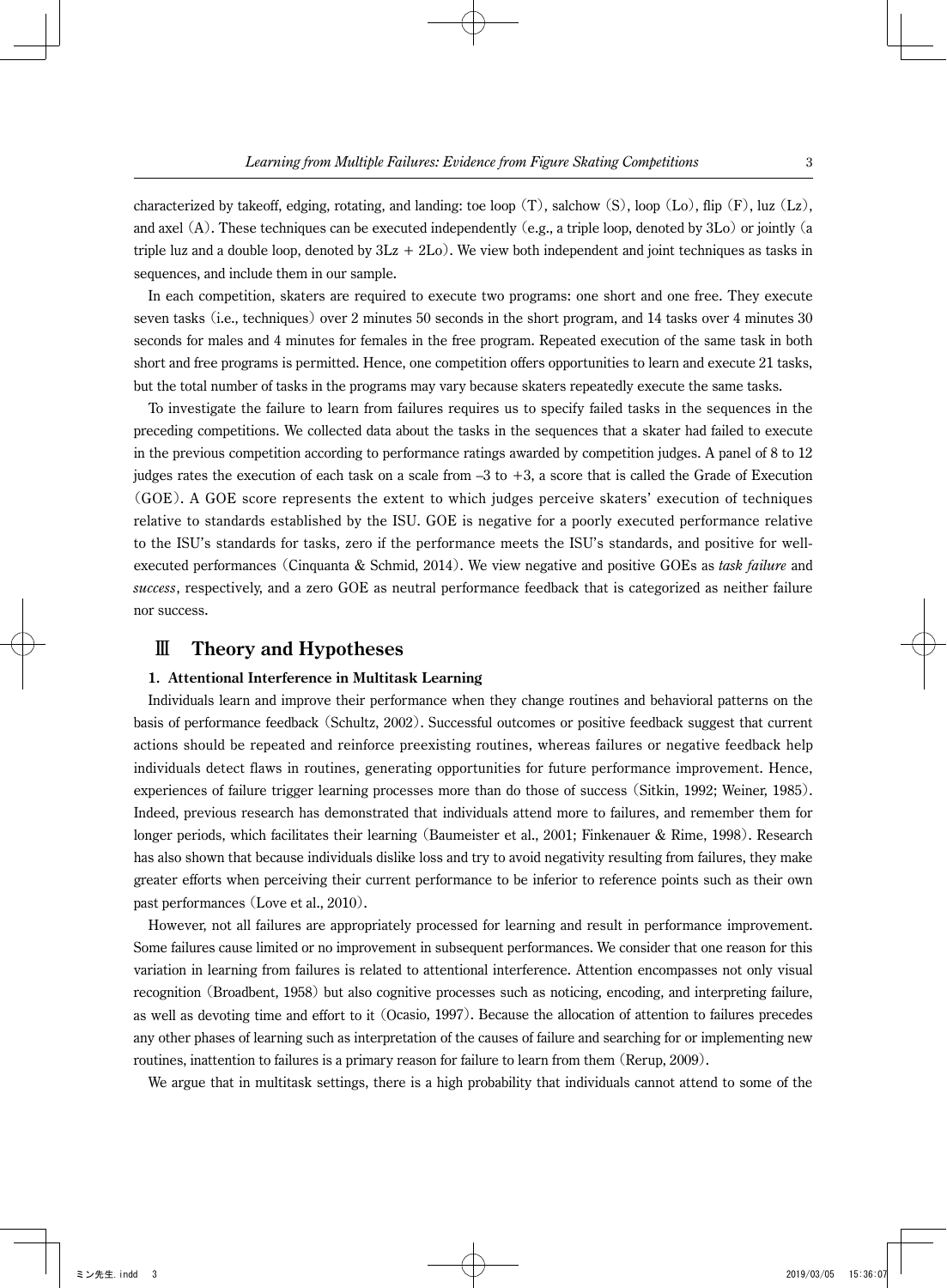failed tasks, so they experience limited learning. Boundedly rational individuals have limited cognitive capacity and are unable to pay equal attention to every failed task when they have multiple failures (Ocasio, 1997; Starbuck & Milliken, 1988). Therefore, individuals may learn limitedly from a focal failed task when they pay attention to multiple other tasks in the same bundle. Several previous studies provide evidence to indicate such limited attention. Sullivan (2010) finds that in situations where multiple problems occur serially, decision makers adopt a rule of selective attention to specific problems in order to alleviate cognitive burdens. Piezunka and Dahlander (2015) find that managers manage information overload by limiting their attention to sets of information that meet their criteria.

This problem in limited attention is also pertinent to that in multitasking executions suggested by literature on human cognition and attention. This literature has argued that multitasking individuals need to shift their attention between two or more tasks, and suffer from a shortage of attentional resources and working memory for the effective execution of tasks (Bai, Jones, Moss, & Doane, 2014; Monsell, 2003). For example, Konig, Buhner and Murling (2005) show that the quality of performance of a task decreases in multitasking situations if people divert their attention to other tasks in which they simultaneously engage. Hambrick and his colleges (2010) find that people adopt cognitive shortcuts to reduce the burden of simultaneously coping with multiple tasks, and that these shortcuts account for performance differences. These previous findings support our view that individuals learn to a limited extent from failed tasks if they pay more attention to other tasks in the same bundle.

#### **2. Other Failures in Multitask Settings**

Our baseline hypothesis is that in multitask settings, individuals may not learn from the failure of the focal task at time t–1 and not experience performance improvement at time t if there are more failed nonfocal tasks in the sequences at time t–1 that distract their attention. In our empirical context, a figure skater learns from failures when s/he successfully performs the task in the sequence that s/he failed to do in the previous competition. The failure in the previous competition triggers a search for alternative ways (i.e., learning) of executing tasks that may generate more positive outcomes. However, with an increase in the number of failures in nonfocal tasks from which the skater must learn, the aforementioned attentional interference is more likely, limiting attention to some of the failures. This biased attention causes no performance improvement in the unattended or less attended focal task in the subsequent competition. In contrast, if the skater failed only a focal task in the sequence in the preceding competition, s/he is able to use all attentional resources for the improvement of this task, increasing the likelihood of successful learning.

More specifically, suppose that an individual's overall performance, *OP*, in a multimotor task setting at time *t* is a function of how well s/he performs each task,  $e_n$ :

 $[1] OP_t = f(e_t, e_2, e_3, \dots, e_n).$ 

The literature on learning from failures suggests that performance of the focal task  $e_n$  at time  $t$ ,  $Pe_n t$ , is a function of learning or performance improvement from failure in  $e_n$  at time  $t-1$ , which is denoted as  $\text{LF}_{e_{n,t-1}}$  and nonlearning factors, *α*(e.g., individuals' inherent skills):

 $[2]$   $Pe_{n,t} = f(LFe_{n,t-1}) + \alpha$ .

With this assumption, we predict that individuals fail to learn from failure in a focal task at time  $t-1$  (LF $e_{n+1}$ ) with an increase in the number of nonfocal task failures at time  $t-1$   $(AT|e_{n+1})$ , which distracts attention from failure in the focal task  $(ATe_{n+1})$ :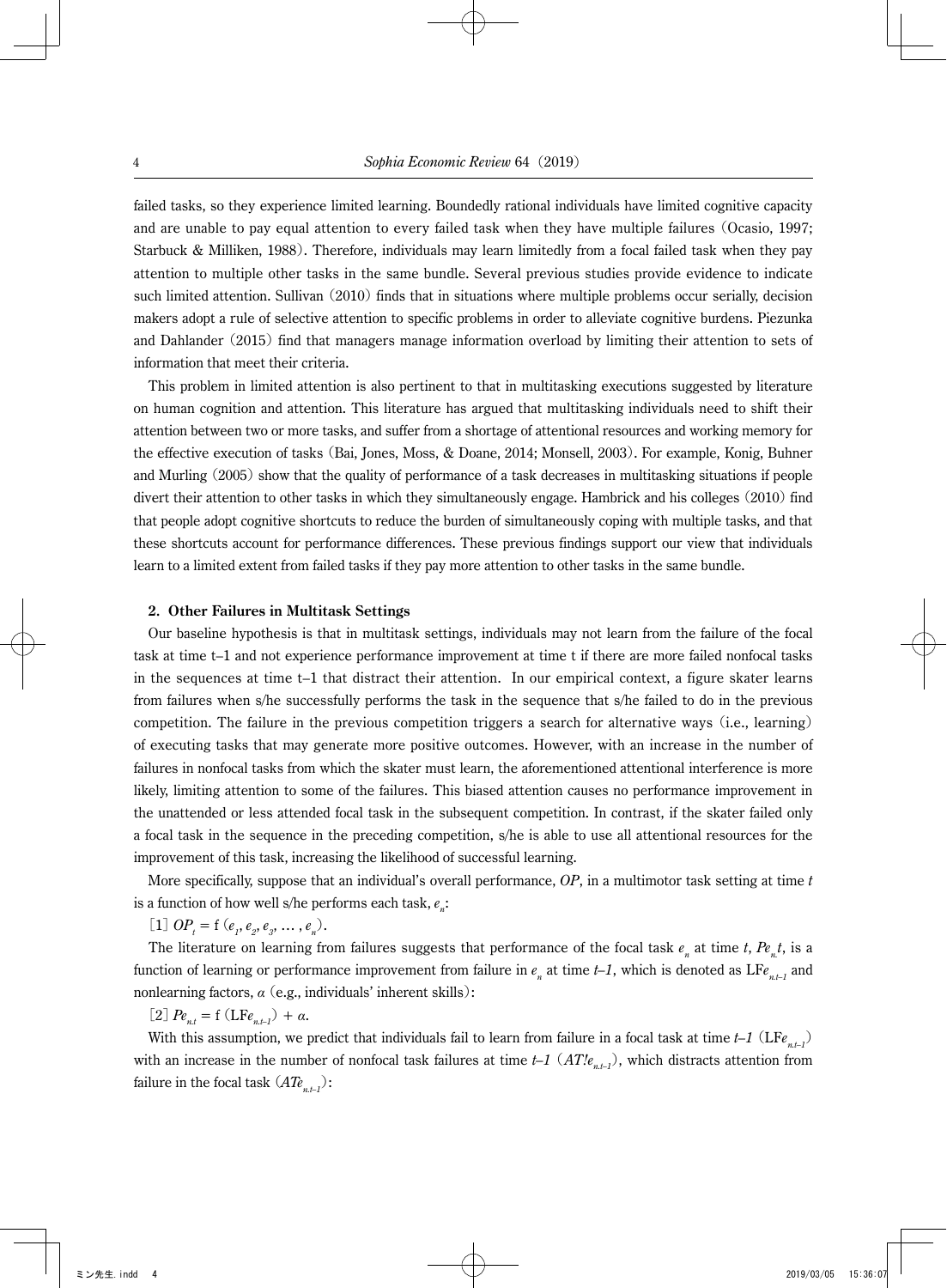[3]*LFen.t–1* = f (*ATen.t–1*),

 $[4]$   $ATe_{n+1} = f(AT!e_{n+1}).$ 

These arguments lead to the following hypothesis:

 *Hypothesis 1: Performance improvement in a focal task that an individual previously failed to perform decreases with an increase in the number of previous failures of nonfocal tasks.*

### **3. Other Unpredicted Failures in Multitask Settings**

While the aforementioned hypothesis suggests that any kind of failure of nonfocal tasks causes an equal attentional interference and does not differentiate between the effects of failures of different types of nonfocal tasks, previous research suggests that nonfocal tasks that are more salient and noticeable should more severely distract individuals' attention. This is because individuals pay selective attention to the salient, develop a belief that failed tasks that are more salient constrain overall performance more seriously, and therefore expect greater returns if they learn successfully (e.g., Haas, Criscuolo, & George, 2015). This study conceptualizes salience by focusing on whether the experience of failing to perform tasks is unpredicted, unexpected, or surprising (Cyert & March, 1963), and argues that unexpected failures in nonfocal tasks garner more attention and cause the attentional interference.

Nonfocal task failures are unpredicted, unexpected, or surprising if individuals expect to perform such tasks well or if they fail when they had expected success (Bies, 2013). We propose that such unpredicted failures of nonfocal tasks have three characteristics. First, if failed nonfocal tasks should have been performed relatively easily, such failures are not predicted (i.e., *failures of easy nonfocal tasks*). Nonfocal tasks are difficult when they require greater skill. Individuals expect to be better able to perform easy nonfocal tasks than difficult ones. If they experience such failures, individuals consider the outcome to be below their expectations and contrary to their predictions.

Second, if nonfocal tasks have been repeatedly performed on different occasions, and individuals fail to perform them well, such failures may be unexpected or unpredicted (i.e., *failures of repeated nonfocal tasks*). Nonfocal tasks that have been repeatedly executed over time should be performed more successfully than nonrepeated ones because repetition allows individuals to accumulate experience for learning. Individuals may consider failures of nonrepeated tasks to be reasonable and understandable if they can attribute the failure to a lack of experience.

Third, if nonfocal tasks have been successfully performed in the past but are now performed poorly, such failures may be considered surprising or unpredicted (i.e., *failures of previously successful nonfocal tasks*). Individuals form an expectation that nonfocal tasks that they had once successfully performed should be performed well because of the belief that they have already acquired the required skills.

These unpredicted failures garner more attention from individuals for three reasons. First, prior to performing tasks, individuals have aspiration levels and form expectations for their performance. If the actual performance is beyond their expectations, they are satisfied and take no remedial action. However, performances below expectations require a search for alternative routines (i.e., a problemistic search) (Cyert & March, 1963; Holmes, 2011). Unpredicted failures are perceived to be those significantly below expectations, so individuals preferentially allocate more attentional resources to remedying these failures. Second, unpredicted failures may stimulate a high degree of unpleasantness and discomfort (Kolb, 1984), generating strong emotional responses to avoid repeating such uncomfortable situations and prompting learning from the failures (Ellis, Mendel, & Nir,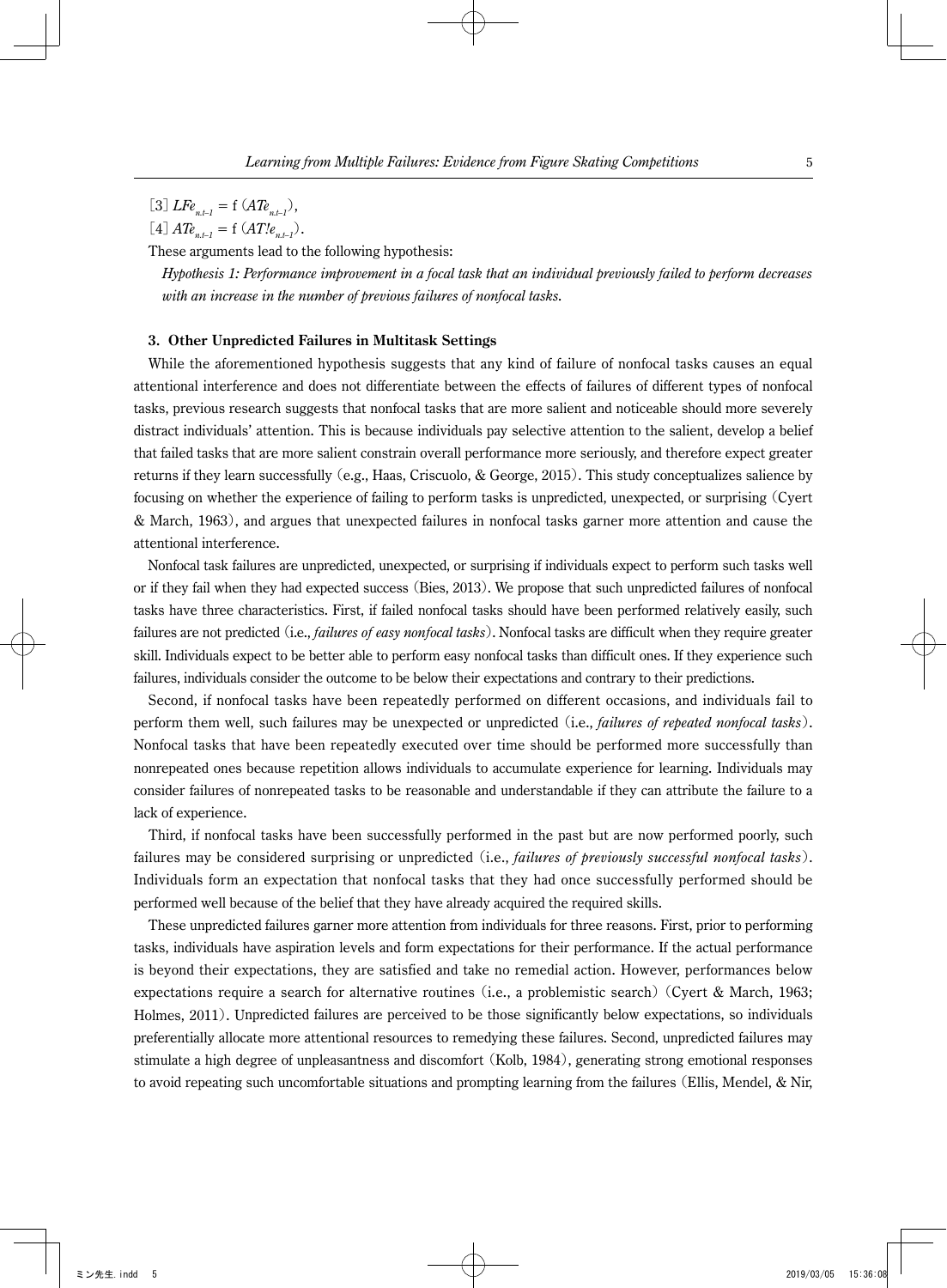2006; Louis & Sutton, 1991). Third, because individuals have a stronger preference for immediate small gains over remote large gains (i.e., temporal discounting)(Doyle, 2013; Kirby & Marakovic, 1995), they tend to react to failures that can be corrected with relative ease, such as failures that were supposed to be successful and to defer work on more serious problems.

To summarize, individuals perceive nonfocal failed tasks in the sequence to be unpredictable and salient if they require lower levels of skill for execution than the focal task, have been performed repeatedly, or were once successfully executed. The attentional interference for nonfocal failed tasks is more likely if there are the greater number of nonfocal failed tasks with these characteristics. Hence, we propose the following hypotheses:

 *Hypothesis 2a: The negative association between performance improvement in a previously failed focal task and the number of previous failures in nonfocal tasks is stronger if the nonfocal tasks are easier to perform than the focal task.*

 *Hypothesis 2b: The negative association between performance improvement in a previously failed focal task and the number of previous failures in nonfocal tasks is stronger if the nonfocal tasks are repeated rather than unique.*

 *Hypothesis 2c: The negative association between performance improvement in a previously failed focal task and the number of previous failures in nonfocal tasks is stronger if the nonfocal tasks have previously been performed successfully.*

We summarize the proposed hypotheses in **Figure 1**.



**Figure 1**: Summary of Hypotheses

# Ⅳ **Methods**

### **1. Data Setting**

Following previous findings on learning from failures, our hypotheses presume that an individual learns a task and improves his/her performance at time t if s/he fails to execute the task at time t–1. Based on this assumption, we developed our dataset, which consists of failed tasks of individuals at time t–1, and examined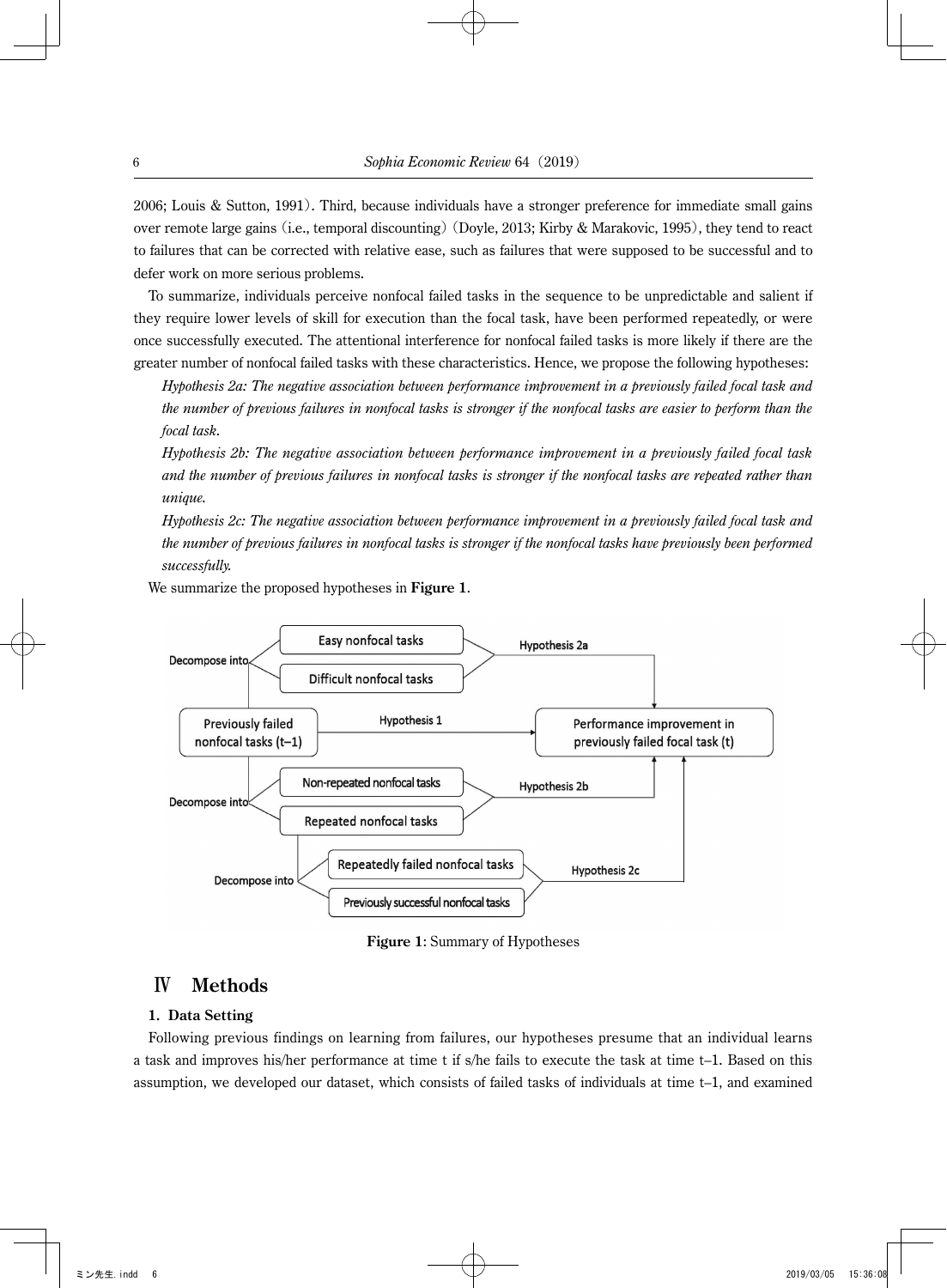the conditions in which they do not learn from failures at time t. Before we developed the dataset and test hypotheses, we checked the validity of this premise by regressing task failures at time t–1 (i.e., a dummy variable coded as 1 if the GOE is below zero) on the GOE change at time t. In this analysis, we found that the subsequent performance improvement from time t–1 to time t is greater for tasks that skaters failed to perform at time t–1 ( $p < .001$ ) than those that they successfully executed at time t–1.

Given the validity of our premise, we identified failed tasks at time t–1 and developed a dataset that only contains the failed tasks, namely tasks with GOEs below zero. We also excluded tasks from our dataset that were not consecutively performed over time that, by definition, exhibited no improvement or learning effects. These systematic exclusions of some parts of the data may cause a sample selection problem. To alleviate this problem, we employed a recursive two-stage approach in the estimation process (Heckman, 1979). We estimated a probit model to obtain the probabilities of a skater failing to perform a task in a competition, and then include the inverse Mills ratios obtained in regression models for hypothesis testing. The final dataset contains 3,186 observations, consisting of 107 skating techniques executed by 192 skaters. The unit of analysis in this study is skater–competition–task.

### **2. Variables**

**Dependent variables**. In measuring *performance improvements*, we use changes in GOE scores for a focal task at time t, namely GOE scores at time t minus ones at time t–1.

**Independent variables**. Our independent variables capture the number of previously failed nonfocal tasks that the focal skater performed at time t–1 in the same sequences with the focal task. Nonfocal tasks are coded as failed if rewarded GOE scores below zero at time t–1. Because our hypothesis 1 suggests that the focal failed task experiences the attentional interference if competing against more nonfocal failed tasks in the same sequence for skaters' attention, we create a variable that counts the number of the nonfocal failed tasks (*failures in nonfocal tasks*). We expect that with an increase in the number of previously failed nonfocal tasks, an improved GOE score for the focal task is less likely.

We test hypothesis 2a with a variable that counts the number of previously failed nonfocal tasks that are easier than the previously failed focal task. To test this hypothesis, we decompose previously failed nonfocal tasks into two groups: those with higher base values (*failures in difficult nonfocal tasks*) and those with lower values (*failures in easy nonfocal tasks*) than the focal task. We then count the number of previously failed nonfocal tasks in each of the groups.

We test hypothesis 2b by counting the number of previously failed repeated nonfocal tasks (*failures in repeated nonfocal tasks*), namely nonfocal tasks that skaters failed at time t–1 and also performed, either successfully or poorly, at time t–2. Similarly, we count the number of previously failed nonrepeated nonfocal tasks (*failures in nonrepeated nonfocal task*), which skaters failed to perform well at time t–1 and did not include as part of the bundles at time t–2.

To test hypothesis 2c, we count the number of nonfocal tasks that skaters failed to perform at time t–1 but succeeded in performing at time t–2 with the premise that failure at time t–1 is unpredicted because of successful execution at time t–2. We consider the execution of a task to be successful if the GOE is greater than zero (*failures in previously successful nonfocal tasks*). We also count the number of nonfocal tasks that skaters failed to perform at both times t–1 and t–2 (*failures in repeatedly failed nonfocal tasks*).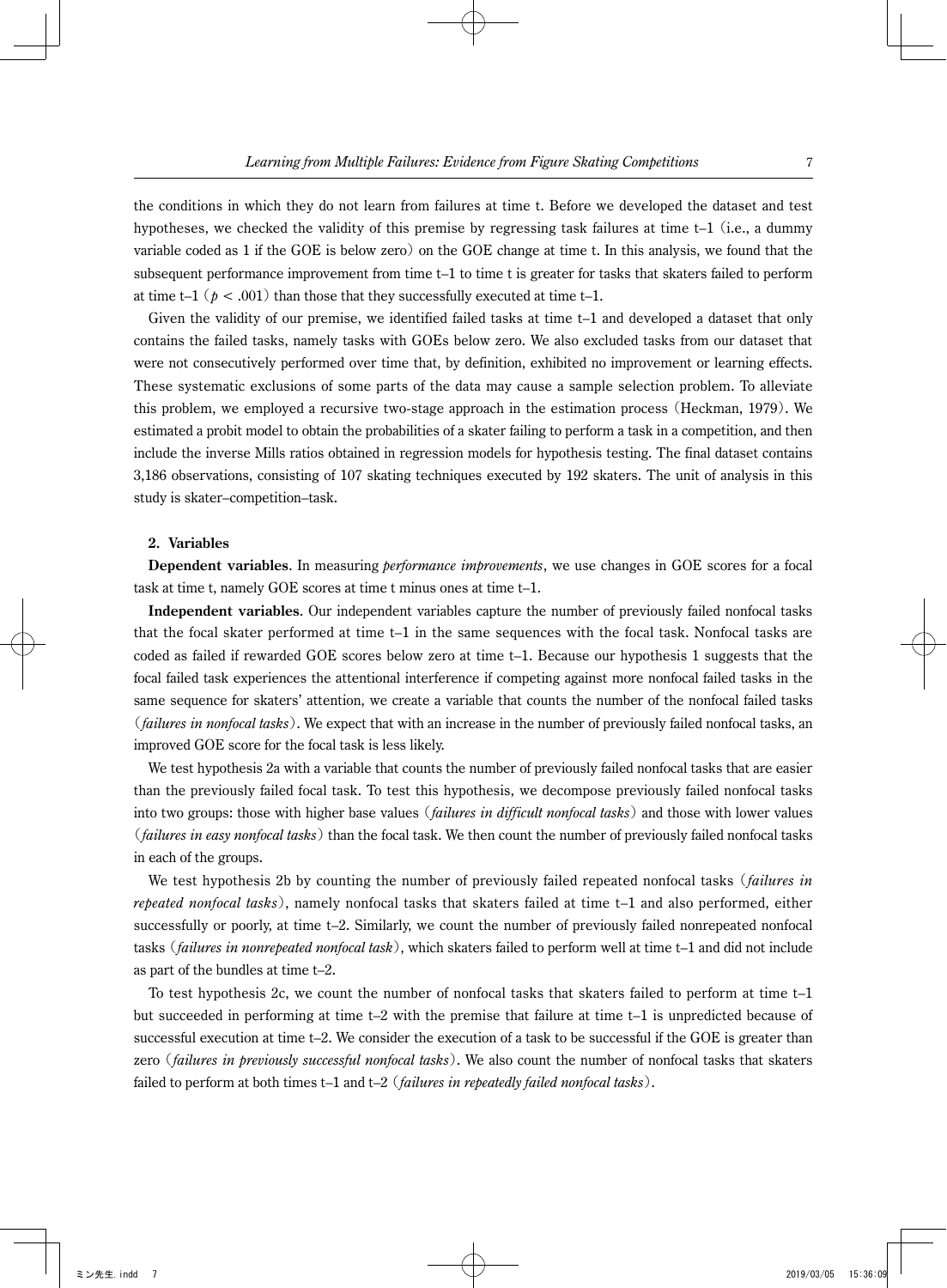**Control variables**. To eliminate the possibility of alternative explanations, we incorporate control variables at several levels: competition, skater, focal and nonfocal tasks. First, we control for the effects of competition characteristics at time t with three variables. Of the ISU competitions that we include in our sample, only competitions or events that are part of the *Grand Prix Series* have series structures such as the Grand Prix in the US, Canada, and China. In other words, the Grand Prix Series is composed of multiple competitions, so it is different from other competitions such as the Winter Olympics. Hence, we include a dummy variable that we code as 1 if the focal competition at time t when skaters' learning effects are observed is part of the Grand Prix Series and 0 otherwise. To capture home advantages (Carmichael & Thomas, 2005), we include a dummy variable that we code as 1 if the focal competition at time t is held in the focal skater's *home country* and 0 otherwise. To measure time intervals between the focal competition at time t and the preceding competition at time t–1, we enter log-transformed *elapsed days* between them.

Second, to control for the performers' characteristics, we include skaters' log-transformed *age* at time t. We also incorporate ranking at time t–2 by using a ratio of skaters' performance ranking to the total number of participants in the competition at time t–2, because past performance prior to time t–1 may influence the rates of performance improvements from time t–1 to t.

Third, we control for the characteristics of a focal task using three variables. We code a dummy variable as 1 if at time t, skaters perform the focal task in the *short program* and 0 otherwise. Because skaters may perform the same task in both the short and free programs, we also control for this possibility with a dummy variable, *both programs*, that we code as 1 if the focal skater performs the focal task in both of the programs and 0 otherwise at time t. Because the degree of failure in the focal task at time t–1 may affect performance improvement, we incorporate GOE for the focal task at time t–1 (*GOE at time t–1*). Fatigued skaters typically perform poorly in the later parts of the programs. Hence, we include the log-transformed number that indicates the order in which the focal tasks are performed in the *sequences* of tasks in the entire programs at time t. Finally, expecting skaters' performance to improve if the focal task is less difficult and was performed well in the past, we control for focal task difficulty by including its log-transformed *base values*, and enter a dummy variable that we code as 1 if the GOE of the focal task is greater than zero at time t–2 and 0 otherwise (*successful execution at time t–2*).

Fourth, we control for the characteristics of the nonfocal tasks using two variables. Different tasks in the same categories such as spins, spirals, step sequences, and jumps may have fundamental technical commonalities that allow skaters to transfer earned skills between them (Posen & Chen, 2013; Schilling, Vidal, Ployhart, & Marangoni, 2003). Thus, we control for the number of previously failed nonfocal tasks in the same category as the focal task at time t (*nonfocal tasks in the same categories*). Although we do not consider nonfocal tasks with zero GOE to be either failures or successes, their interpretation for performance improvement may differ between skaters. Hence, we enter the number of *nonfocal tasks with zero GOE*.

#### **3. Model Specifications**

Our data have a panel structure of cross-sectional time series. One underlying assumption of our argument is that performance improvement at time t is likely if performers learn effectively from the t–1 failure. Such rapid improvement may be questionable if performers inherently lack the skills for the tasks, or if learning takes time and requires the accumulation of several failures. That is, skaters have time-invariant backgrounds and abilities that are substantially different, and these heterogeneities may affect their learning rates and cause biased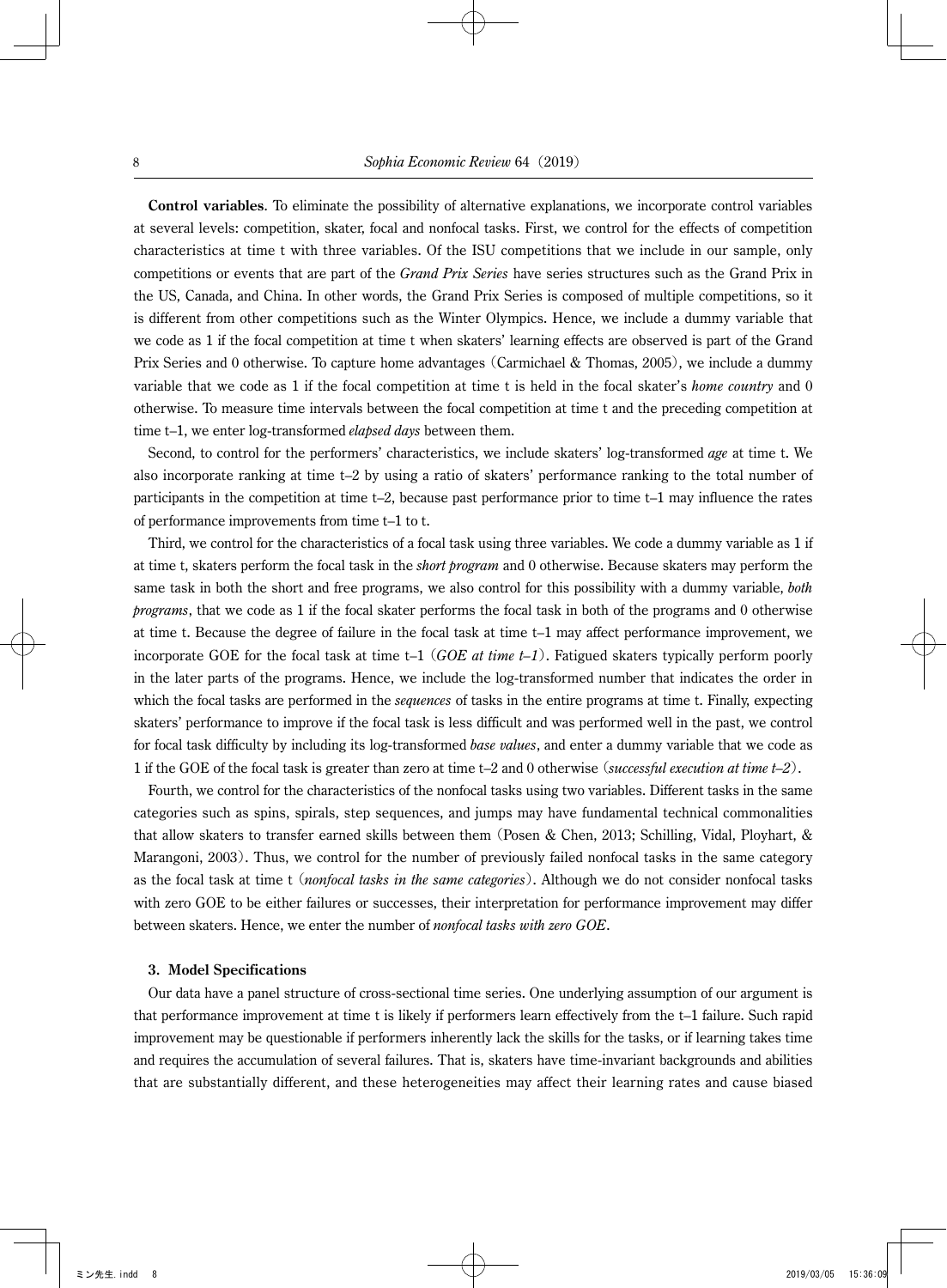estimation. Hence, we use fixed-effect models to control for unobserved heterogeneity across skaters. We use *xtreg* commands in Stata 13.0 with the *fe* option.

### Ⅴ **Results**

**Table 1** displays the means, standard deviations, and correlations of the variables that we use in the analysis. Although some of the variables that we create through decomposition procedures have high correlations, we do not use these variables in the same models. To assess multicollinearity, we check the variance inflation factors (VIFs) for all estimated models and find that the highest VIF is 1.35. These are below the threshold of 10, so we take no remedial action to correct for multicollinearity (Belsley, Kuh, & Welsch, 1980).

**Table 2** shows the results of GLS to test hypotheses 1 and 2. Model 1 includes control variables only. To test hypothesis 1, we add the number of previously failed nonfocal tasks to model 2. The coefficient of this variable is negative and significant ( $p < .05$ ); thus, the results suggest that the GOE improvement of the failed focal tasks decreases with the number of previously failed nonfocal tasks, supporting hypothesis 1.

In model 3, we use the focal task's base values as a cutoff point and test hypothesis 2a about the effects of the difficulties of previously failed nonfocal tasks with an expectation that easy tasks are perceived as unpredicted by skaters and thus garner more attention. We find that the coefficient of the number of easy nonfocal tasks is negative and significant ( $p < .05$ ), suggesting that the improvement in GOE for the focal tasks decreases with an increase in the number of such nonfocal tasks. In contrast, we find that the coefficient of the number of previously failed difficult nonfocal tasks is not significant in model 3. These results thus appear to support hypothesis 2a.

Hypothesis 2b posits that skaters' learning from a previously failed focal task is limited by an increase in the number of previously failed nonfocal tasks that have been repeatedly performed, whether successfully or unsuccessfully, at both times t–2 and t–1. In model 4, to which we add counts of the number of repeated and nonrepeated nonfocal tasks, we find that the coefficient of the number of repeated nonfocal tasks is negative and significant  $(p < .05)$ , whereas that of nonrepeated nonfocal tasks is not significant. Our analysis hence supports hypothesis 2b.

We test hypothesis 2c about the effects of nonfocal tasks that skaters failed to perform well at time t–1 but had successfully performed at time t–2, and the effects of nonfocal tasks that they failed to perform well at either time. We add the two variables in model 5 and find that the coefficient of the former variable is negative and significant ( $p < .05$ ), but that of the latter variable is not significant. The results of model 5 support hypothesis 2c, suggesting that improvement in GOE for the focal task decreases at time t with an increase in the number of nonfocal tasks that skaters succeeded in performing at time t–2 but failed at time t–1.

We conduct three additional analyses as robustness checks. First, we redefine our dependent variables as GOE at time t instead of the changes from time t–1 to t. Second, we redefine failures by counting tasks with a zero GOE as well as those with a GOE below zero as failures. Third, there is a possibility that regardless of attentional interference, highly- or poorly-skilled skaters may experience performance improvement or decline for the focal tasks because of their skill levels, so we exclude from the sample if their ranking at time t-2 is above the 80th percentile or below the 20the percentile. Columns 1, 2 and 3 in each model in Table 3 show the results of the first, second and third additional analyses, respectively, using the variables that we used in Table 2. We find the results are comparable with those that we report in Table 2.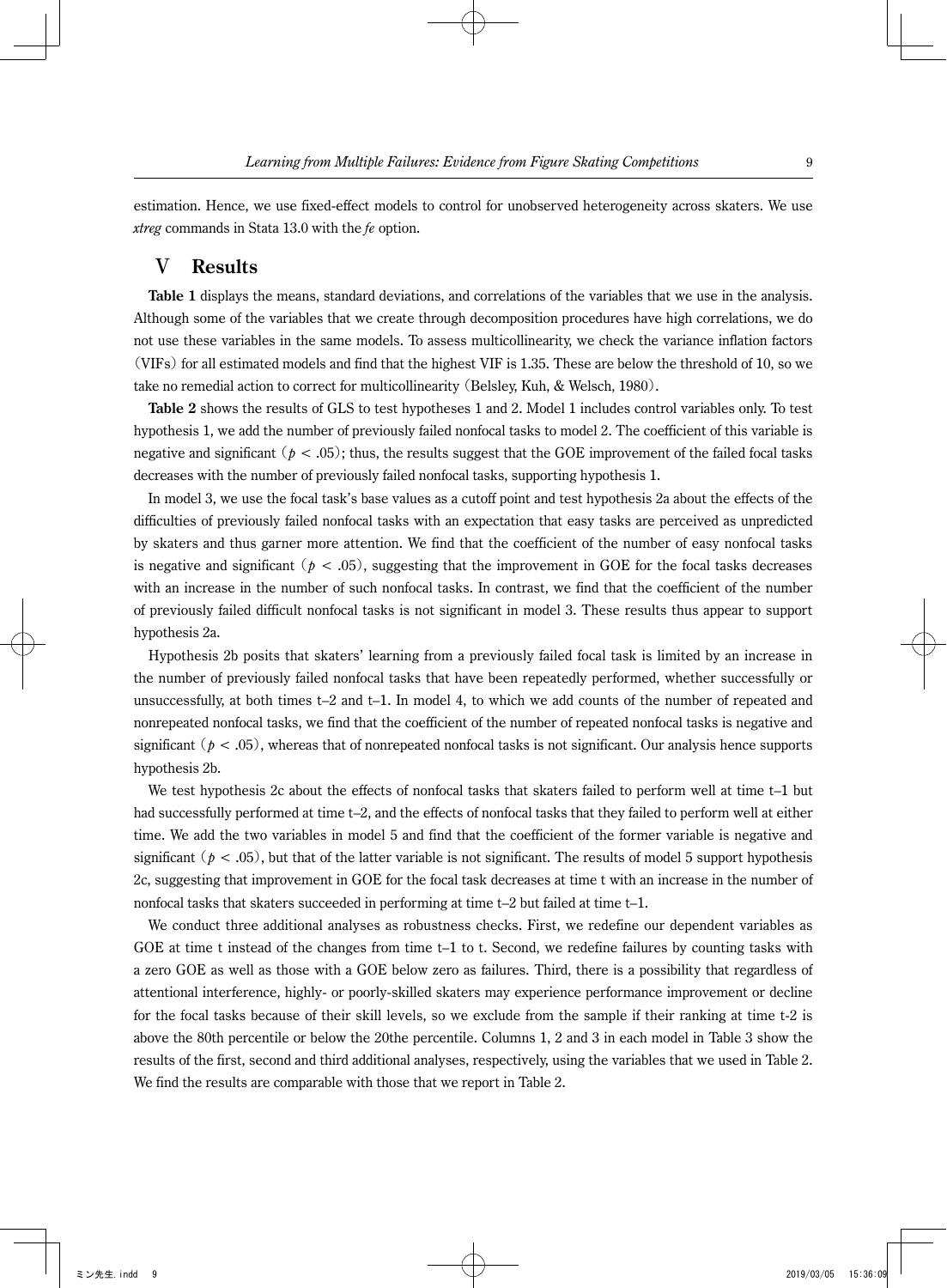|                            | Variable       |                          |                                                  |                  |         |        |         | Mean             | SD                |     | 1          | $\,2$   | 3       | 4       | 5       |
|----------------------------|----------------|--------------------------|--------------------------------------------------|------------------|---------|--------|---------|------------------|-------------------|-----|------------|---------|---------|---------|---------|
| 1                          |                |                          | Performance improvement                          |                  |         |        |         | .60              | 1.18              |     |            |         |         |         |         |
| $\boldsymbol{2}$           |                | <b>Grand Prix Series</b> |                                                  |                  |         |        |         | .47              | .49               |     | .00        |         |         |         |         |
| 3                          |                | Home country             |                                                  |                  |         |        |         | .14              | .35               |     | $.02\,$    | .16     |         |         |         |
| $\overline{4}$             |                | Ln (elapsed days)        |                                                  |                  |         |        |         | 4.47             | 1.14              |     | $-.03$     | $-.07$  | $-.01$  |         |         |
| 5                          | Ln (age)       |                          |                                                  |                  |         |        |         | 3.15             | .13               |     | $-.03$     | $-.14$  | $-.07$  | .11     |         |
| 6                          |                | Ranking at time t-2      |                                                  |                  |         |        |         | .43              | .26               |     | $-.11$     | $-.28$  | $-.09$  | .17     | .09     |
| 7                          |                | Short program            |                                                  |                  |         |        |         | .36              | .39               |     | $-.10$     | $-.07$  | $-.02$  | .00.    | .03     |
| $\,8\,$                    |                | Both programs            |                                                  |                  |         |        |         | $.30\,$          | .46               |     | $-.04$     | .00.    | .00.    | $-.09$  | $-.05$  |
| 9                          |                | GOE at time t-1          |                                                  |                  |         |        |         | $-.99$           | .86               |     | $-.50$     | $-.05$  | .00.    | .04     | .05     |
| 10                         |                | Ln (sequences)           |                                                  |                  |         |        |         | 1.54             | .57               |     | $-.03$     | $-.03$  | $-.02$  | $.02\,$ | .06     |
| 11                         |                | Ln (base values)         |                                                  |                  |         |        |         | 1.80             | .42               |     | .20        | .05     | .04     | $-.12$  | $-.01$  |
| $12\,$                     |                |                          | Successful execution at time t-2                 |                  |         |        |         | .34              | $.47\,$           |     | .14        | $.08\,$ | $.04\,$ | $-.09$  | $-.01$  |
| 13                         |                |                          | Nonfocal tasks in the same categories            |                  |         |        |         | $3.02\,$         | 1.77              |     | $-.06$     | .14     | $-.03$  | .01     | $-.04$  |
| 14                         |                |                          | Nonfocal tasks with GOE zero                     |                  |         |        |         | 2.21             | 2.04              |     | $-.10$     | $-.06$  | .00.    | .04     | $.12\,$ |
| 15                         |                |                          | Failures in nonfocal tasks                       |                  |         |        |         | 4.14             | $2.02\,$          |     | $-.08$     | $-.04$  | $.03\,$ | .05     | .07     |
| 16                         |                |                          | Failures in difficult nonfocal tasks             |                  |         |        |         | 1.82             | 1.68              |     | $-.10$     | $-.01$  | .02     | .06     | .02     |
| 17                         |                |                          | Failures in easy nonfocal tasks                  |                  |         |        |         | 2.29             | 1.87              |     | .00.       | $-.03$  | .01     | $-.01$  | .05     |
| 18                         |                |                          | Failures in nonrepeated nonfocal tasks           |                  |         |        |         | .97              | 1.11              |     | $-.07$     | $-.01$  | .00.    | $-.02$  | $-.09$  |
| 19                         |                |                          | Failures in repeated nonfocal tasks              |                  |         |        |         | 3.18             | 1.73              |     | $-.05$     | $-.03$  | .03     | $.07\,$ | .14     |
| 20                         |                |                          | Failures in repeatedly failed nonfocal tasks     |                  |         |        |         | 1.76             | 1.29              |     | $-.02$     | $-.08$  | $-.02$  | .10     | .04     |
| $21\,$                     |                |                          | Failures in previously successful nonfocal tasks |                  |         |        |         | .93              | $.98\,$           |     | $.00\,$    | $.10\,$ | $.08\,$ | $-.04$  | .09     |
|                            |                |                          |                                                  |                  |         |        |         |                  |                   |     |            |         |         |         |         |
| $\sqrt{7}$                 | $\,6\,$        | $\sqrt{7}$               | $\,8\,$                                          | $\boldsymbol{9}$ | $10\,$  | 11     | 12      | 13               | 14                | 15  | 16         | 17      | 18      | 19      | 20      |
|                            | .13            |                          |                                                  |                  |         |        |         |                  |                   |     |            |         |         |         |         |
| $\,8\,$                    | $.00\,$        | .23                      |                                                  |                  |         |        |         |                  |                   |     |            |         |         |         |         |
| $\boldsymbol{9}$<br>$10\,$ | $.07\,$<br>.01 | $.10\,$<br>$-.29$        | .03                                              | $.28\,$          |         |        |         |                  |                   |     |            |         |         |         |         |
| 11                         | $-.17$         | $-.04$                   | $-.10$<br>$.12\,$                                | $-.32$           | $-.32$  |        |         |                  |                   |     |            |         |         |         |         |
| $12\,$                     | $-.24$         | $-.01$                   | $.02\,$                                          | .05              | .07     | .07    |         |                  |                   |     |            |         |         |         |         |
| 13                         | $.03\,$        | $-.14$                   | .00                                              | $-.13$           | $-.11$  | .11    | .07     |                  |                   |     |            |         |         |         |         |
| 14                         | .23            | .09                      | .01                                              | .05              | .02     | $-.09$ | .11     | $-.08$           |                   |     |            |         |         |         |         |
| 15                         | .22            | .05                      | $-.01$                                           | $.07\,$          | .06     | $-.13$ | $-.09$  | $-.10$           | .06               |     |            |         |         |         |         |
| 16                         | .12            | $-.03$                   | $-.07$                                           | .22              | $.33\,$ | $-.48$ | $-.13$  | $-.05$           | .13               | .24 |            |         |         |         |         |
| 17                         | .13            | .08                      | .06                                              | $-.12$           | $-.24$  | .29    | $-.48$  |                  |                   | .09 |            |         |         |         |         |
| 18                         | .14            | $.07\,$                  | $.00\,$                                          | $.04$            | $-.01$  | $-.06$ | $.29\,$ | $-.02$<br>$-.04$ | $-.04$<br>$.18\,$ | .17 | .50<br>.62 | $-.36$  |         |         |         |
| 19                         | .17            | .01                      | $-.01$                                           | .05              | $.07\,$ | $-.12$ | $-.06$  | $-.03$           | .04               | .18 | .52        | $.20\,$ | .37     |         |         |
| $20\,$                     |                |                          |                                                  |                  |         |        |         |                  |                   |     |            |         |         |         |         |
|                            | .25            | $.03\,$                  | $-.02$                                           | .04              | .05     | $-.12$ | $-.12$  | $-.04$           | .13               | .16 | .83        | .46     | .48     | $-.04$  |         |

**Table 1**: Descriptive Statistics and Correlations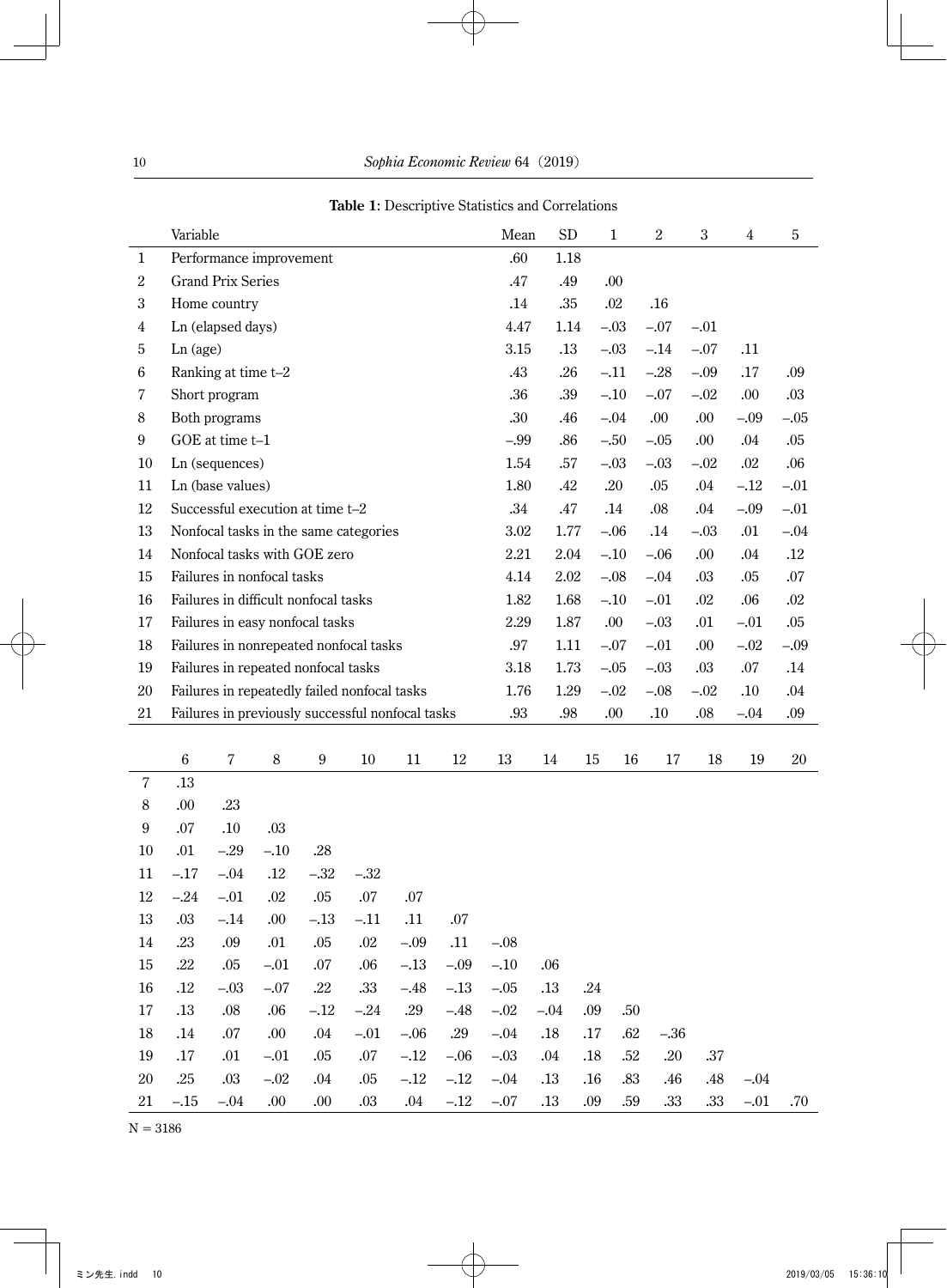| Variable                               | Model 1  |               | Model 2  |                  | Model 3  |                  | Model 4  |        | Model 5   |                     |
|----------------------------------------|----------|---------------|----------|------------------|----------|------------------|----------|--------|-----------|---------------------|
| <b>Grand Prix Series</b>               | $-0.022$ |               | $-0.03$  |                  | $-0.031$ |                  | $-0.030$ |        | $-0.020$  |                     |
|                                        | (0.07)   |               | (0.07)   |                  | (0.07)   |                  | (0.07)   |        | (0.07)    |                     |
| Home country                           | $-0.034$ |               | $-0.036$ |                  | $-0.038$ |                  | $-0.035$ |        | $-0.032$  |                     |
|                                        | (0.24)   |               | (0.24)   |                  | (0.24)   |                  | (0.24)   |        | (0.24)    |                     |
| Ln (elapsed days)                      | 0.032    |               | 0.036    |                  | 0.038    |                  | 0.037    |        | 0.035     |                     |
|                                        | (0.17)   |               | (0.17)   |                  | (0.17)   |                  | (0.17)   |        | (0.17)    |                     |
| Ln (age)                               | 1.117    | ∗             | 1.060    | $\ast$           | 1.061    | $\ast$           | 1.083    | *      | 1.132     | $\ast$              |
|                                        | (0.52)   |               | (0.52)   |                  | (0.52)   |                  | (0.53)   |        | (0.53)    |                     |
| Ranking at time t-2                    | $-0.07$  |               | $-0.078$ |                  | $-0.077$ |                  | $-0.077$ |        | $-0.103$  |                     |
|                                        | (0.10)   |               | (0.10)   |                  | (0.10)   |                  | (0.10)   |        | (0.10)    |                     |
| Short program                          | $-0.433$ |               | $-0.449$ |                  | $-0.454$ |                  | $-0.450$ |        | $-0.442$  |                     |
|                                        | (0.41)   |               | (0.41)   |                  | (0.41)   |                  | (0.41)   |        | (0.41)    |                     |
| Both programs                          | $-0.065$ |               | $-0.062$ |                  | $-0.063$ |                  | $-0.062$ |        | $-0.064$  |                     |
|                                        | (0.07)   |               | (0.07)   |                  | (0.07)   |                  | (0.07)   |        | (0.07)    |                     |
| GOE at time t-1                        | $-1.045$ | ***           | $-1.046$ | ***              | $-1.045$ | ***              | $-1.046$ | ***    | $-1.044$  | $\star \star \star$ |
|                                        | (0.03)   |               | (0.03)   |                  | (0.03)   |                  | (0.03)   |        | (0.03)    |                     |
| Ln (sequences)                         | $-0.439$ |               | $-0.478$ |                  | $-0.489$ |                  | $-0.48$  |        | $-0.462$  |                     |
|                                        | (1.02)   |               | (1.02)   |                  | (1.02)   |                  | (1.02)   |        | (1.02)    |                     |
| Ln (base values)                       | 0.626    | ***           | 0.624    | ***              | 0.626    | $***$            | 0.623    | ***    | 0.631     | $* * *$             |
|                                        | (0.17)   |               | (0.17)   |                  | (0.17)   |                  | (0.17)   |        | (0.17)    |                     |
| Successful execution at time t-2       | $-0.337$ | ***           | $-0.335$ | ***              | $-0.335$ | $***$            | $-0.336$ | ***    | $-0.334$  | $***$               |
|                                        | (0.05)   |               | (0.05)   |                  | (0.05)   |                  | (0.05)   |        | (0.05)    |                     |
| Nonfocal tasks in the same categories  | $-0.064$ | ***           | $-0.066$ | ***              | $-0.066$ | $\ast \ast \ast$ | $-0.066$ | ***    | $-0.064$  | $* * *$             |
|                                        | (0.01)   |               | (0.01)   |                  | (0.01)   |                  | (0.01)   |        | (0.01)    |                     |
| Nonfocal tasks with zero GOE           | $-0.025$ |               | $-0.025$ |                  | $-0.025$ |                  | $-0.025$ |        | $-0.023$  |                     |
|                                        | (0.02)   |               | (0.02)   |                  | (0.02)   |                  | (0.02)   |        | (0.02)    |                     |
| Lambda                                 | 0.651    |               | 0.738    |                  | 0.765    |                  | 0.741    |        | 0.695     |                     |
|                                        | (2.45)   |               | (2.45)   |                  | (2.45)   |                  | (2.45)   |        | (2.45)    |                     |
| Failures in nonfocal tasks             |          |               | $-0.030$ | $\ast$           |          |                  |          |        |           |                     |
|                                        |          |               | (0.01)   |                  |          |                  |          |        |           |                     |
| Failures in difficult nonfocal tasks   |          |               |          |                  | $-0.030$ |                  |          |        |           |                     |
|                                        |          |               |          |                  | (0.02)   |                  |          |        |           |                     |
| Failures in easy nonfocal tasks        |          |               |          |                  | $-0.029$ | $\ast$           |          |        |           |                     |
|                                        |          |               |          |                  | (0.01)   |                  |          |        |           |                     |
| Failures in nonrepeated nonfocal tasks |          |               |          |                  |          |                  | $-0.025$ |        | $-0.019$  |                     |
|                                        |          |               |          |                  |          |                  | (0.02)   |        | (0.02)    |                     |
| Failures in repeated nonfocal tasks    |          |               |          |                  |          |                  | $-0.032$ | $\ast$ |           |                     |
|                                        |          |               |          |                  |          |                  | (0.01)   |        |           |                     |
| Failures in repeatedly failed          |          |               |          |                  |          |                  |          |        | $0.002\,$ |                     |
| nonfocal tasks                         |          |               |          |                  |          |                  |          |        | (0.02)    |                     |
| Failures in previously successful      |          |               |          |                  |          |                  |          |        | $-0.050$  | ÷                   |
| nonfocal tasks                         |          |               |          |                  |          |                  |          |        | (0.02)    |                     |
| Constant                               | $-4.704$ | $\ast$ $\ast$ | $-4.436$ | $\ast$           | $-4.463$ | $\ast$           | $-4.508$ | $\ast$ | $-4.711$  | $\ast$              |
|                                        | (1.81)   |               | (1.82)   |                  | (1.82)   |                  | (1.84)   |        | (1.84)    |                     |
| R-squared                              | 0.418    |               | 0.420    |                  | 0.420    |                  | 0.420    |        | 0.420     |                     |
| F                                      | 98.34    | ***           | 92.41    | $\ast \ast \ast$ | 86.57    | $***$            | 86.60    | ***    | 81.45     | $* * *$             |
| $\mathbf N$                            | 3186     |               | 3186     |                  | 3186     |                  | 3186     |        | 3186      |                     |

**Table 2**: Results for Predicting Performance Improvement of Previously Failed Focal Tasks

 $* p < 0.05, ** p < 0.01, *** p < 0.001$ . Standard errors are in parentheses.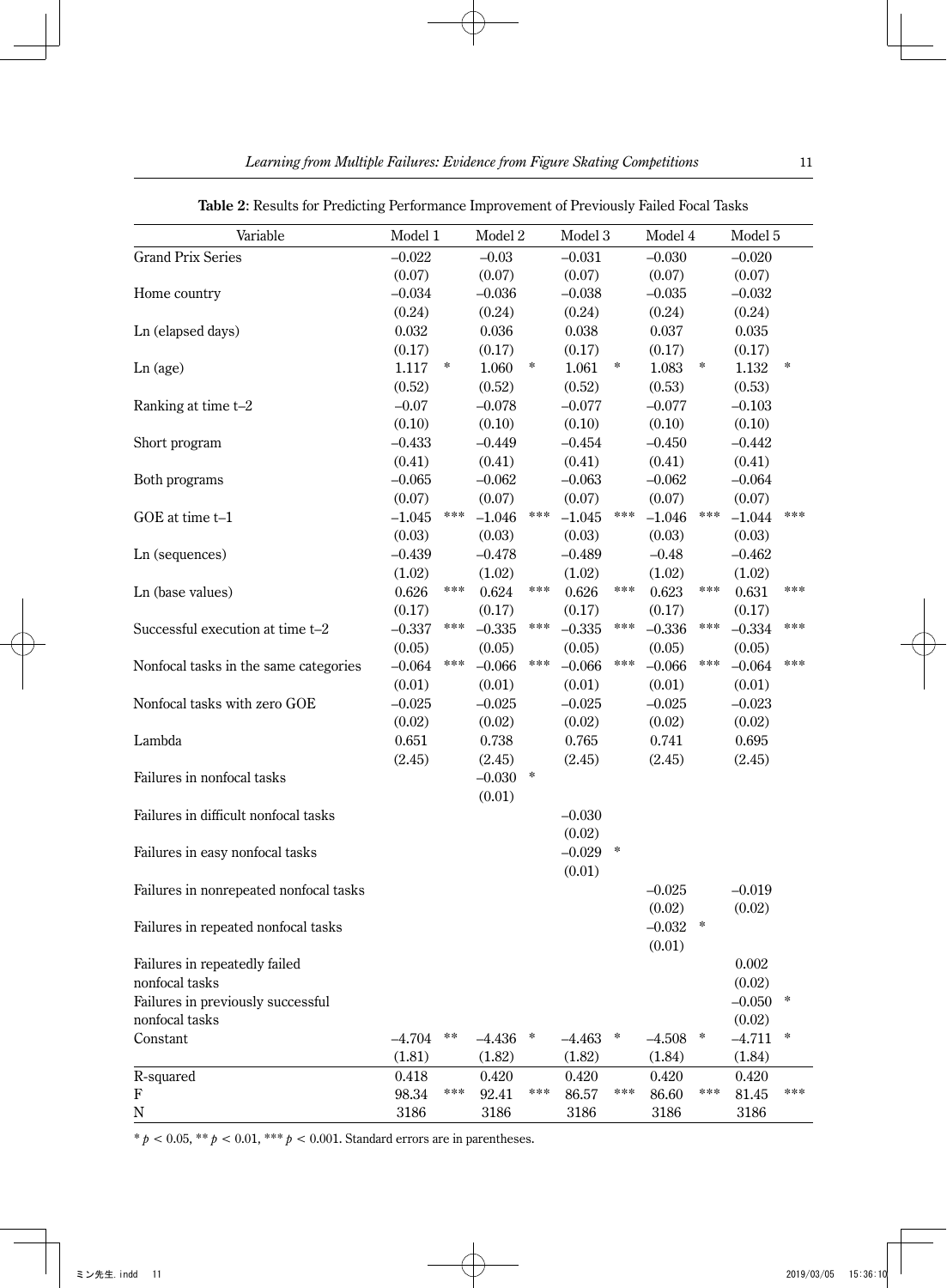|                                        |           |                       |               | Table 3: Results of Robustness Checks |            |            |             |                          |                           |            |            |            |
|----------------------------------------|-----------|-----------------------|---------------|---------------------------------------|------------|------------|-------------|--------------------------|---------------------------|------------|------------|------------|
| Variables                              |           | Model 6               |               |                                       | Model 7    |            |             | Model 8                  |                           |            | Model 9    |            |
|                                        | $\ominus$ | $\odot$               | $\odot$       | $\widehat{\Theta}$                    | $\odot$    | $\odot$    | $\ominus$   | $\widehat{\mathfrak{D}}$ | $\odot$                   | $\ominus$  | $\odot$    | $\odot$    |
| Control variables                      | Yes       | Yes                   | Yes           | Yes                                   | Yes        | Yes        | Yes         | Yes                      | Yes                       | Yes        | Yes        | Yes        |
| Failures in nonfocal tasks             | $-0.030*$ | $-0.022**$            | $-0.056**$    |                                       |            |            |             |                          |                           |            |            |            |
|                                        | (0.01)    | (0.01)                | $(0.02)$      |                                       |            |            |             |                          |                           |            |            |            |
| Failures in difficult nonfocal tasks   |           |                       |               | $-0.030$                              | $-0.021$ * | $-0.032$   |             |                          |                           |            |            |            |
|                                        |           |                       |               | $(0.02)$                              | $(0.01)$   | $(0.03)$   |             |                          |                           |            |            |            |
| Failures in easy nonfocal tasks        |           |                       |               | $-0.029$ *                            | $-0.023**$ | $-0.065**$ |             |                          |                           |            |            |            |
|                                        |           |                       |               | (0.01)                                | (0.01)     | $(0.02)$   |             |                          |                           |            |            |            |
| Failures in nonrepeated nonfocal tasks |           |                       |               |                                       |            |            | $-0.024$    | $-3.E - 04$              | $-0.057$                  | $-0.018$   | 0.008      | $-0.050$   |
|                                        |           |                       |               |                                       |            |            | (0.02)      | $(0.01)$                 | (0.03)                    | $(0.02)$   | $(0.01)$   | $(0.03)$   |
| Failures in repeated nonfocal tasks    |           |                       |               |                                       |            |            | $-0.032$ *  |                          | $-0.029$ *** $-0.055$ *** |            |            |            |
|                                        |           |                       |               |                                       |            |            | $(0.01)$    | (0.01)                   | (0.02)                    |            |            |            |
| Failures in repeatedly                 |           |                       |               |                                       |            |            |             |                          |                           | $0.002$    | 0.004      | $-0.024$   |
| failed nonfocal tasks                  |           |                       |               |                                       |            |            |             |                          |                           | $(0.02)$   | $(0.01)$   | $(0.03)$   |
| Failures in previously                 |           |                       |               |                                       |            |            |             |                          |                           | $-0.051$ * | $-0.045$ * | $-0.065$ * |
| successful nonfocal tasks              |           |                       |               |                                       |            |            |             |                          |                           | $(0.02)$   | $(0.02)$   | $(0.03)$   |
| Constant                               |           | $-4.167***$ $-2.413*$ | $-6.317*$     | $-4.184** -2.421*$                    |            | $-6.225$ * | $-4.254***$ | $-2.923$ *               | $-6.300*$                 | $-4.489**$ | $-3.673**$ | $-6.696*$  |
|                                        | (1.44)    | (1.13)                | (2.55)        | (1.44)                                | (1.13)     | (2.56)     | (1.47)      | (1.16)                   | (2.58)                    | (1.47)     | (1.15)     | (2.60)     |
| A R-squared                            | 0.002     | 0.002                 | 0.006         | 0.002                                 | $0.002\,$  | 0.006      | 0.002       | 0.003                    | 0.006                     | 0.002      | $0.002$    | 0.002      |
|                                        | 3186      | 4461                  | 1922          | 3186                                  | 4461       | 1922       | 3186        | 4461                     | 1922                      | 3186       | 4461       | 1922       |
| CONDICT<br>- O OT 3333 4<br>4 ** LC C  |           |                       | $\frac{1}{2}$ |                                       |            |            |             |                          |                           |            |            |            |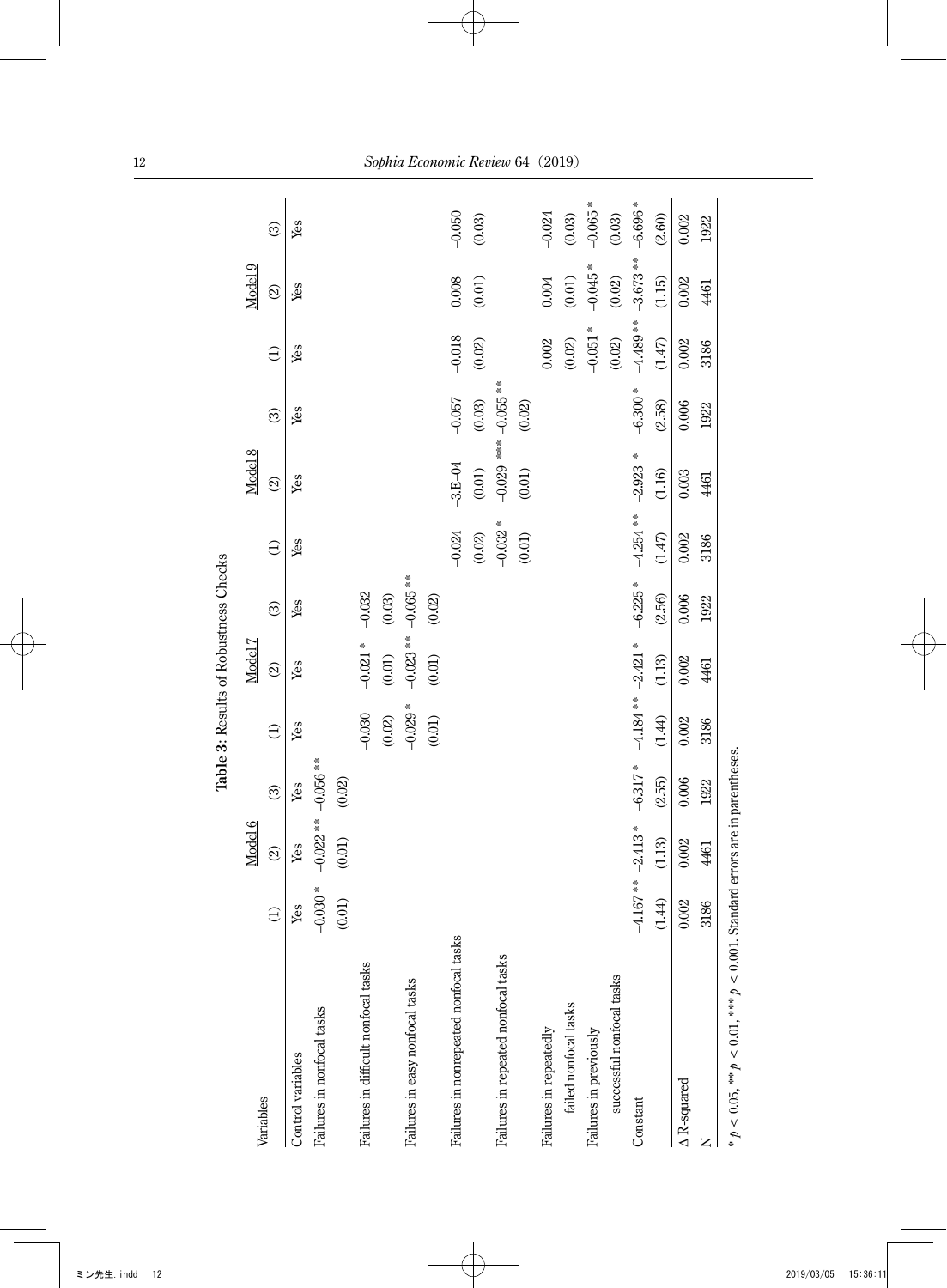### Ⅵ **Discussion**

Using data on learning in a multitask setting by single figure skaters, this study examines how individuals learn from failures in multitask settings, and more specifically how the attention interference hampers learning from failures in a multitask setting. The results show that individuals learn less from past failures in a focal task if there are more nonfocal tasks that they failed to perform well and that need their attention. We also find that this propensity for ineffective learning from failures becomes stronger when the past failure of the nonfocal tasks is unpredicted; specifically, if they are less difficult than the focal task, repeatedly performed, or have been successfully performed in the past, because such failures trigger a search for alternative routines and distract attention.

These findings contribute to the preexisting literature in at least the following two ways. First, the findings apply insights on learning from failures to the investigation of learning in multitask settings. Previous research on learning from failures assumes a situation where individuals engage in a single task and learn from a single task failure, although in diverse forms of work, such as the arts, physical labor, and sports, individuals execute a bundle of multiple motor tasks and simultaneously experience multiple failures. This study shifts the focus from learning from failures in single task settings to that in multitask settings, and finds attention interference to be a determinant of learning from failures in multitask settings. Second, in the literature there are some previous studies that identify attentional interference in multitask settings on human cognition and attention. However, these studies limit the focus on attentional interference during multitasking executions, not on learning processes (Konig et al., 2005; Meyer & Kieras, 1997; Pashler, 1994). This study shows that attentional interferences are observed in learning processes of multiple tasks as well as in multitasking executions, and proposes that not only do the effects of the number of tasks distract individuals' attention but also that the characteristics of tasks further distract them from the learning processes.

In addition, our results provide several implications about learning and practices of motor tasks, which we believe to be relevant to athletes and their coaching staff. First, to increase the speed and rates of learning, athletes should be cognizant of the attentional interference and design a set or bundle of tasks that reduces the extent of attentional interference in the learning processes. If there are more tasks in a set that compete for attention, learning rates will be reduced. In particular, from the learning standpoint, athletes at an early stage of their careers should be cautious about choosing what to include in a set or sequence of practice tasks. An attempt to improve all of the failed tasks simultaneously may retard overall learning processes.

Second, our findings suggest that one of the reasons that players learn very few skills in executing difficult tasks is that they attend more to other previously failed tasks that are less difficult. Because in some cases it is difficult rather than easy tasks that actually need more attention to optimize overall performance in multitask settings, learners need to recognize this attentional pattern when formulating strategies so as to learn from their failures in multitask settings. On the basis of our findings, it may be argued that those who need to learn skills for difficult tasks in multitask settings should exclude from the bundles other tasks that they perceive to be unpredicted when they fail to perform them well. Such exclusions would increase their focus on learning from failures in difficult tasks. However, it is remarkable that our evidence does not directly indicate strategies that optimize learning rates in multitask settings, which should be one of the themes of future research.

Finally, our results offer a warning that nonfocal tasks that have characteristics and commonalities with the focal task may also exacerbate the attentional interference. The literature on skill transfers such as a study by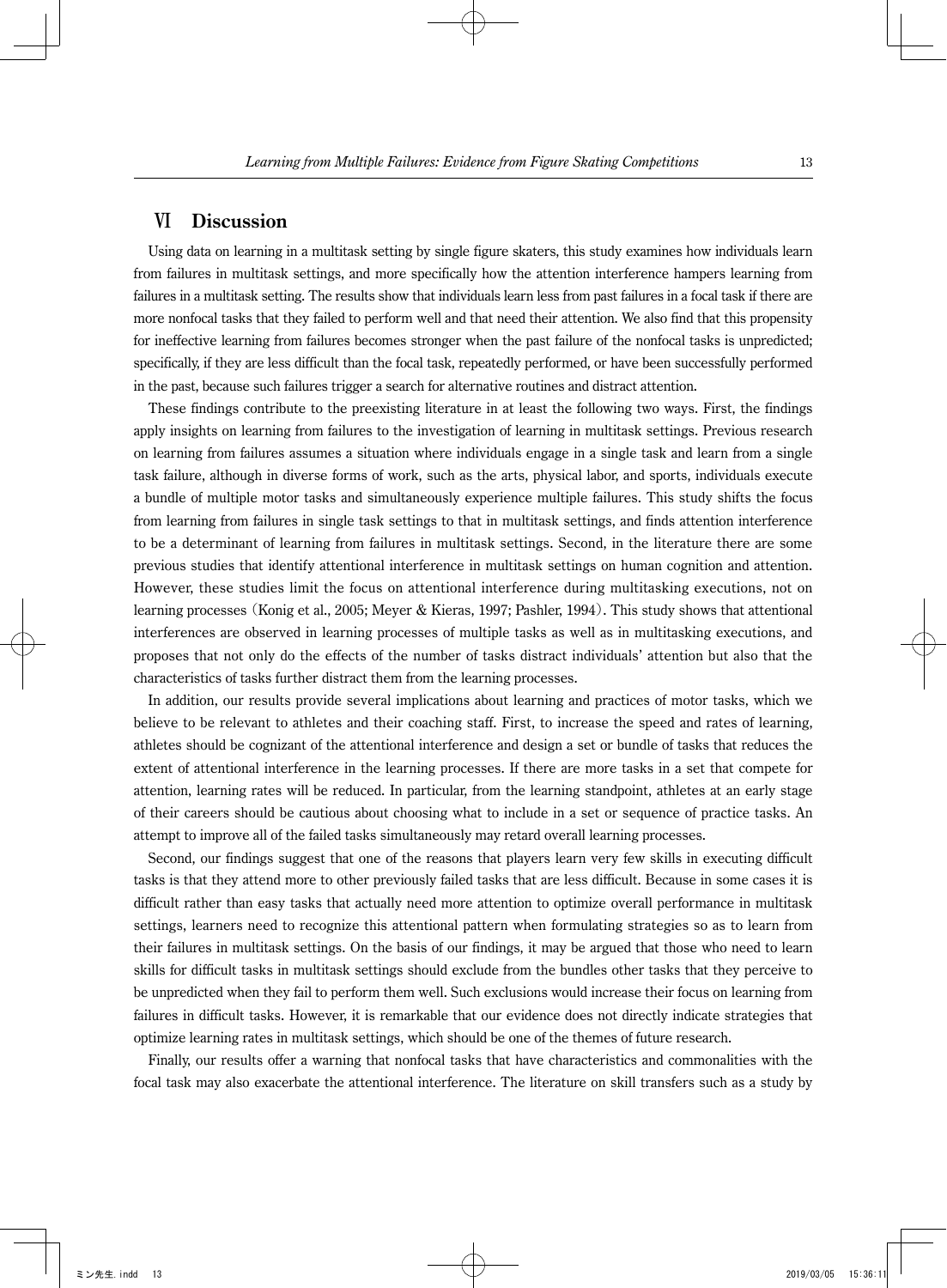Darr, Argete and Epple (1995) suggest there is a positive spillover in multitask settings; individuals can transfer commonly used skills and competence across multiple tasks with high degrees of similarity, which enables them to conserve cognitive costs for execution and learning. However, we find that the coefficient of the number of nonfocal tasks in the same category as the focal task is negative and significant (see Table 2), from which we draw two alternative interpretations. One potential interpretation is that skaters may lack inherent skills for executing tasks in some specific categories such as jumps and spins, which is unlikely as we use fixed-effects models. The alternative interpretation is that different tasks, even in the same categories, require different sets of tasks, so skaters should not expect positive spillovers of skills that they develop for one task to other tasks in the same category. Moreover, with the expectation of such spurious positive spillovers, skaters may further experience a delay in skill acquisition.

This study has several other limitations, which suggest directions for future research. First, we focus exclusively on the attentional interference; consideration should be given to other time-invariant factors that could influence learning in multitask settings. One such factor may be working memory capacity (Hambrick et al., 2010), which varies across situations, such as in response to the pressure that skaters perceive as a result of interim rankings or over time as a result of routinization of task execution (Bothner, Kang, & Stuart, 2007). Second, although individuals may have different strategies for pursuing overall performance in multitask settings, we still know little about which strategies are available and which are more effective under what conditions. In addition, there may be individual differences in terms of inertia and maintaining attention or capability to switch back and forth between tasks that need attention (Ocasio & Wohlgezogen, 2010). Future research should examine how such switching occurs and the factors that enable individuals performing tasks to switch. Third, our research context of skating performances—which allows us to control for unobserved individual heterogeneity and estimate performance improvements—is also notably unique, and this may limit the generalizability of our findings. Future research should conduct both field and experimental research in other contexts to advance our understanding of the role of learning in multitask performance.

Despite any shortcomings, we believe that this study makes a substantial contribution to the literature on learning from failures by incorporating insights from the literature on multitask settings, and shows that the attentional interference is a factor that accounts for the rates of learning from failures in multitask settings. Our findings and their implications open up exciting new avenues to advance our knowledge about individuals' performance.

#### **References**

- Bai, H., Jones, W.E., Moss, J., & Doane, S.M. (2014). Relating individual differences in cognitive ability and strategy consistency to interruption recovery during multitasking. *Learning and Individual Differences, 35*, 22–33.
- Baumeister, R.F., Bratslavsky, E., Finkenauer, C., & Vohs, K.D. (2001). Bad is stronger than good. *Review of General Psychology*, *5*, 323–370.
- Bies, R. J. (2013). The delivery of bad news in organizations: A framework for analysis. *Journal of Management, 39*, 136-162.
- Bothner, M.S., Kang, J.H., & Stuart, T.E. (2007). Competitive crowding and risk taking in a tournament: Evidence from NASCAR racing. *Administrative Science Quarterly, 52*, 208–247.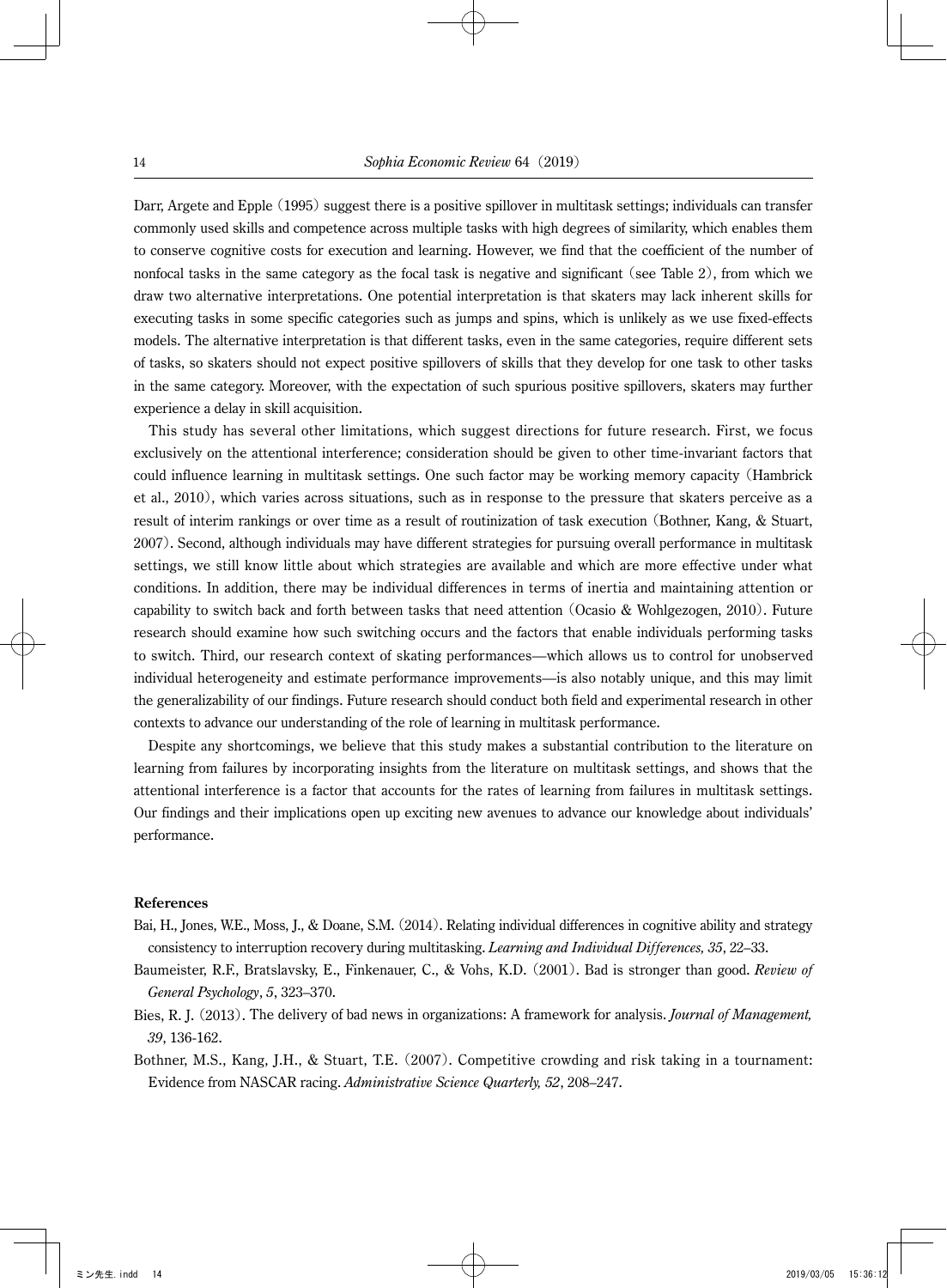- Boyce, J., & Bischak. D.P. (2010). Learning by doing, knowledge spillovers, and technological and organizational change in high-altitude mountaineering. *Journal of Sports Economics, 11*, 496–532.
- Broadbent, D. (1958). *Perception and Communication*. London: Pergamon Press.
- Burgess, P. W. (2000). Real-world multitasking from a cognitive neuroscience perspective. *Attention and Performance, 18,* 465–472.
- Carmeli, A., & Gittell, H.J. (2009). High-quality relationships, psychological safety and learning from failures in work organizations. *Journal of Organizational Behavior, 30*, 709–729.
- Carmichael, F., & Thomas, D. (2005). Home-field effect and team performance: Evidence from English premiership football. *Journal of Sports Economics, 6*, 264–281.
- Cinquanta, O., & Schmid, F. (2014). http://www.isu.org/en/single-and-pair-skating-and-ice-dance/isu-judgingsystem/introduction.
- Cyert, R.M., & March, J.G. (1963). *A Behavioral Theory of the Firm*. Englewood
- Darr, E.D., Argote, L., & Epple, D. (1995). The acquisition, transfer, and depreciation of knowledge in service organizations: Productivity in franchises. *Management Science, 41*, 1750–1762.
- Doyle, J.R. (2013). Survey of time preference, delay discounting models. *Judgment and Decision Making, 8*, 116–135.
- Ellis, S., Mendel, R., & Nir, M. (2006). Learning from successful and failed experience: The moderating role of kind of after-event review. *Journal of Applied Psychology, 91*, 669–80.
- Finkenauer, C., & Rime, B. (1998). Socially shared emotional experiences vs. emotional experiences kept secret: Differential characteristics and consequences. *Journal of Social and Clinical Psychology, 17*, 295–318.
- Haas, M.R., Criscuolo, P., & George, G. 2015. Which problems to solve? Online knowledge sharing and attention allocation in organizations. *Academy of Management Journal, 58*, 680–711.
- Hambrick, D.Z., Oswald, F.L., Darowski, E.S., Rench, T.A., & Brou, R. (2010). Predictors of multitasking performance in a synthetic work paradigm. *Applied Cognitive Psychology, 24*, 1149–1167.
- Heckman, J.J. (1979). Smple selection bias as a specification error. *Econometrica, 47*, 153–161.
- Holmes, P. (2011). Win or go home: Why college football coaches get fired. *Journal of Sports Economics, 12*, 157–178.
- Kirby, K.N., & Marakovic, N.N. (1995). Modeling myopic decisions: Evidence for hyperbolic delay discounting within subjects and amounts. *Organizational Behavior and Human Decision Processes, 64*, 22-30.
- Kolb, D.A. (1984). *Experiential Learning: Experience as the Source of Learning and Development*. Englewood Cliffs, NJ: Prentice Hall.
- Konig, C. J., Buhner, M., & Murling, G. (2005). Working memory, fluid intelligence, and attention are predictors of multitasking performance, but polychronicity and extraversion are not. *Human Performance, 18*, 243–266.
- Levinthal, D., & March, J.G. (1981). A model of adaptive organizational search. *Journal of Economic Behavior and Organization, 2*, 307–333.
- Levitt, B., & March, J.G. (1988). Organizational learning. *Annual Review of Sociology*, *14*, 319–340.
- Louis, M.R., & Sutton, R.I. (1991). Switching cognitive gears: From habits of mind to active thinking. *Human Relations, 44*, 55–76.
- Love, E.G., Love, W.D., & Northcraft, G.B. (2010). Is the end in sight? Student regulation of in-class and extracredit effort in response to performance feedback. *Academy of Management Learning & Education, 9*, 81–97.